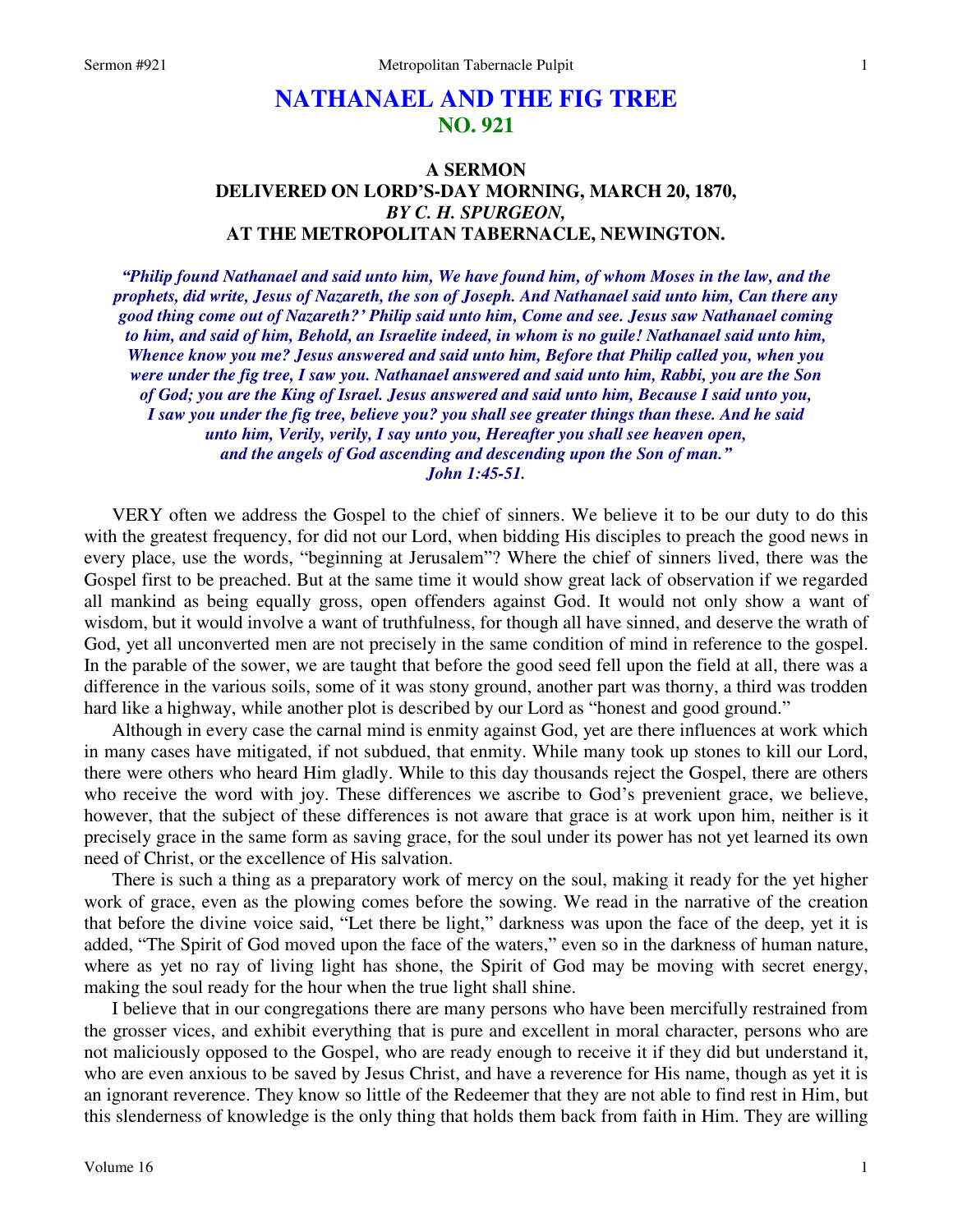enough to obey if they understood the command. If they had but a clear apprehension of our Lord's person and work, they would cheerfully accept Him as their Lord and Savior. I have great hopes that the Lord of love may guide the word which is now to be spoken, so that it may find out such persons, and may make manifest the Lord's secretly chosen ones, those prisoners of hope who pine for liberty, but know not that the Son can make them free. O captive soul, abhorring the chains of sin, your day of liberty is come! The Lord, the liberator who looses the prisoners, is come at this very hour to snap your bonds.

**I.** In dwelling on this narrative, I shall first say a few words concerning NATHANAEL HIMSELF.

We are told that he was *a guileless man,* "an Israelite indeed, in whom is no guile," that is to say, like Jacob, "he was a plain man," and not like Esau "a cunning hunter." Some minds are naturally serpentine, tortuous, slippery, they cannot think except in curves, their motives are involved and intricate, and they are of a double heart. These are the men who look one way and row the other, they worship the god Janus with two faces, and are of the same practice, if not of the same persuasion as the Jesuits. They cannot speak a thing out plainly or look you in the face while they talk, for they are full of mental reservations, and prudential cautions. They guard their speech, they dare not send abroad their own thoughts till they have mailed them up to the throat with double meanings.

Nathanael was just the very opposite of all this, he was no hypocrite and no crafty deceiver. He wore his heart upon his sleeve, if he spoke, you might know that he said what he meant, and that he meant what he said. He was a childlike, simple-hearted man, transparent as glass. He was not one of those fools who believe everything, but on the other hand, he was not of that other sort of fools so much admired in these days, who will believe nothing, but who find it necessary to doubt the most self-evident truth in order to maintain their credit for profound philosophy. These "thinkers" of this enlightened age are great at quibbles, mighty in feigning or feeling mistrust concerning matters which common sense has no doubts about. They will profess to doubt whether there is a God, though that be as plain as the sun at noonday.

No, Nathanael was neither credulous nor mistrustful, he was honestly ready to yield to the force of truth, he was willing to receive testimony and to be swayed by evidence. He was not suspicious because he was not a man who himself would be suspected, he was true-hearted and straightforward, a plain dealer and plain speaker. Cana had not within her gates a more thoroughly honest man. This Philip seems to have known, for he went to him directly, as to a man who was likely to be convinced and worth winning to the good cause.

In addition to being thus a simple-hearted man, Nathanael was *an earnest seeker*. Philip found him out because he felt that the good news would interest him. "We have found the Messiah," would be no gladsome news to anyone who had not looked for the Messiah, but Nathanael had been expecting the Christ, and perhaps had so well understood Moses and the prophets, that he had been led to look for His speedy coming. The time when Messiah would suddenly come in His temple had certainly arrived, and he was day and night with prayer, like all the faithful of the ten tribes, watching and waiting for the appearing of their salvation. He had not as yet heard that the glory of Israel had indeed come, but he was on the tiptoe of expectation.

What a hopeful state of heart is yours, my dear hearer, if you are now honestly desirous to know the truth, and intensely anxious to be saved by it! It is well indeed for you if your soul is ready, like the photographer's sensitive plate, to receive the impression of the divine light, if you are anxiously desiring to be informed if there is indeed a Savior, if there be a Gospel, if there be hope for you, if there be such a thing as purity and a way to reach it, it is well, I say, if you are anxiously, and earnestly desiring to know how and when and where, and determinately resolved, by God's grace, that no exertion shall be spared on your part to run in the way that shall be marked out, and to submit yourself unto the will of God. This was the state of Nathanael, an honest-hearted lover of plain truth, seeking to find the Christ.

It is also true that he was ignorant up to a certain point. He was not ignorant of Moses and the prophets, these he had well considered, but he knew not that Christ as yet had come. There was some

2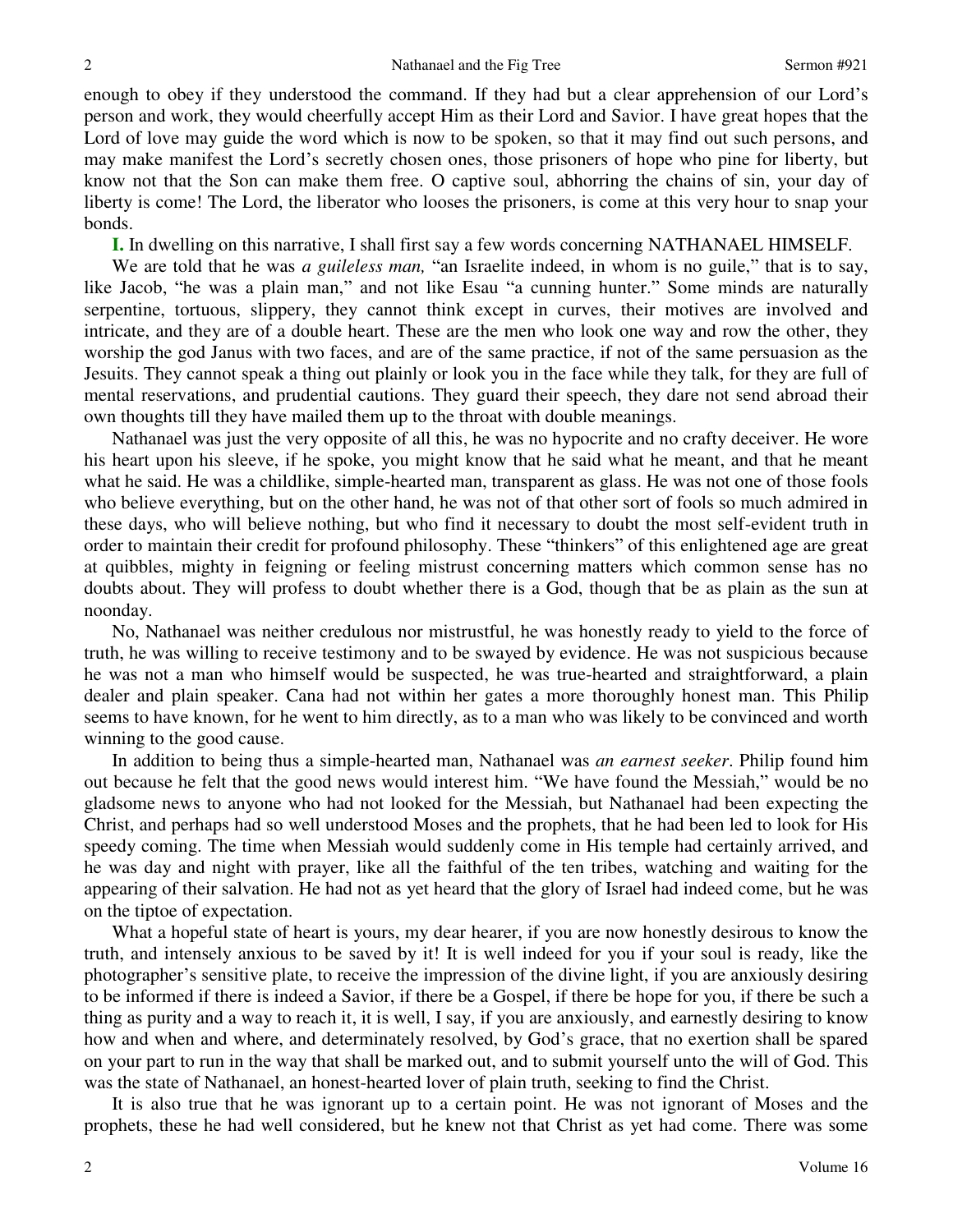little distance between Nazareth and Cana, and the news of the Messiah's coming had not traveled there, if it had been bad news, it would have flown on eagles' wings, but being good news, its flight was slower, for few persons are so anxious to tell out the good as the evil. He had not therefore heard of Jesus of Nazareth till Philip came to him.

And how many there are even in this country who do not know yet what the Gospel means, but are anxious to know it, and if they did but know it, would receive it! "What," you say, "where there are so many places of worship and so many ministers?" Yes, just that. Ay, and in the very heart of our congregations and in the midst of our godly families, ignorance has its strongholds. These uninstructed ones may be Bible readers, they may be Gospel hearers, but as yet they may not have been able to grasp the great truth that God was in Christ reconciling the world unto Himself, they may never have seen what it is for Christ to stand in the sinner's place, and for that sinner by an act of trust to obtain the blessings which spring out of a substitutionary sacrifice.

Yes and here in this house where I have tried and labored to put the Gospel in short Saxon words and sentences that cannot be misunderstood, there may be some who are still saying, "What is this all about? I hear much of believing, but what is it? Who is this Christ, the Son of God, and what is it to be saved from sin, to be regenerated, to be sanctified? What are all these things?" Well, dear friend, I am sorry you should be in the dark, yet am I glad at heart, that though you do not know what I would have you know, yet you are simple-hearted, truth-loving, and sincere in your seeking. I am persuaded that light will not be denied you, you shall yet know Jesus and be known of Him.

In addition to this, however, Nathanael was *prejudiced*—we must modify that expression—he was somewhat prejudiced. As soon as Philip told him that he had found Jesus of Nazareth, the son of Joseph, Nathanael said, "Can any good thing come out of Nazareth?" Here let us remark that his prejudice is exceedingly excusable, for it arose out of the faulty testimony of Philip. Philip was a young convert, he had only found Jesus the day before, and the natural instinct of every truly gracious soul is to try and tell out the blessed things of Christ. So away went Philip to tell his friend Nathanael, but what a many blunders he made in the telling out the Gospel! I bless God, blundering as it was, it was enough to bring Nathanael to Christ, but it was full of mistakes.

Dear souls, if you know only a little about Christ, and if you would make a great many mistakes in telling out that little, yet do not hold it in, God will overlook the errors, and bless the truth. Now observe what Philip said. He said, "We have found Jesus of Nazareth, the son of Joseph," which was our Lord's popular name, but was in no way correct. He was not Jesus *of Nazareth* at all, He was not a native of Nazareth, our Lord was of Bethlehem. He had dwelt at Nazareth certainly, but He was no more entitled to be called of Nazareth than of Jerusalem*.* Then Philip said, "Son of Joseph," but He was only the reputed son of Joseph, He was in truth, the Son of the Highest. Philip gave to our Lord the common and erroneous titles which the unthinking many passed from hand to hand. He did not say, "We have found the Son of God," or "the Son of David," but yet he uttered all he knew, and that is all God expects of you or me.

Oh, what a mercy it is that the imperfections of our ministry do not prevent God's saving souls by us! If it were not so, how little good would be done in the world! Mr. John Wesley preached most earnestly one view of the Gospel, and William Huntingdon preached quite another view of it. The two men would have had a holy horror of each other, and censured each other most conscientiously, yet no rational man dares say that souls were not saved under John Wesley, or under William Huntingdon either, for God blessed them both. Both ministers were faulty, but both were sincere, and both made useful*.* So is it with all our testimonies. They are all imperfect, full of exaggerations of one truth, and misapprehensions of another, but as long as we witness to the true Christ foretold by Moses and the prophets, our mistakes shall be forgiven, and God will bless our ministry, despite every flaw.

So He did with Nathanael, but Nathanael's prejudice rose out of Philip's blundering way of talking. If Philip had not said, "of Nazareth," then Nathanael would not have said, "Can any good thing come out of Nazareth?" If Philip had said that Jesus was of Bethlehem, and of the tribe of Judah, and that God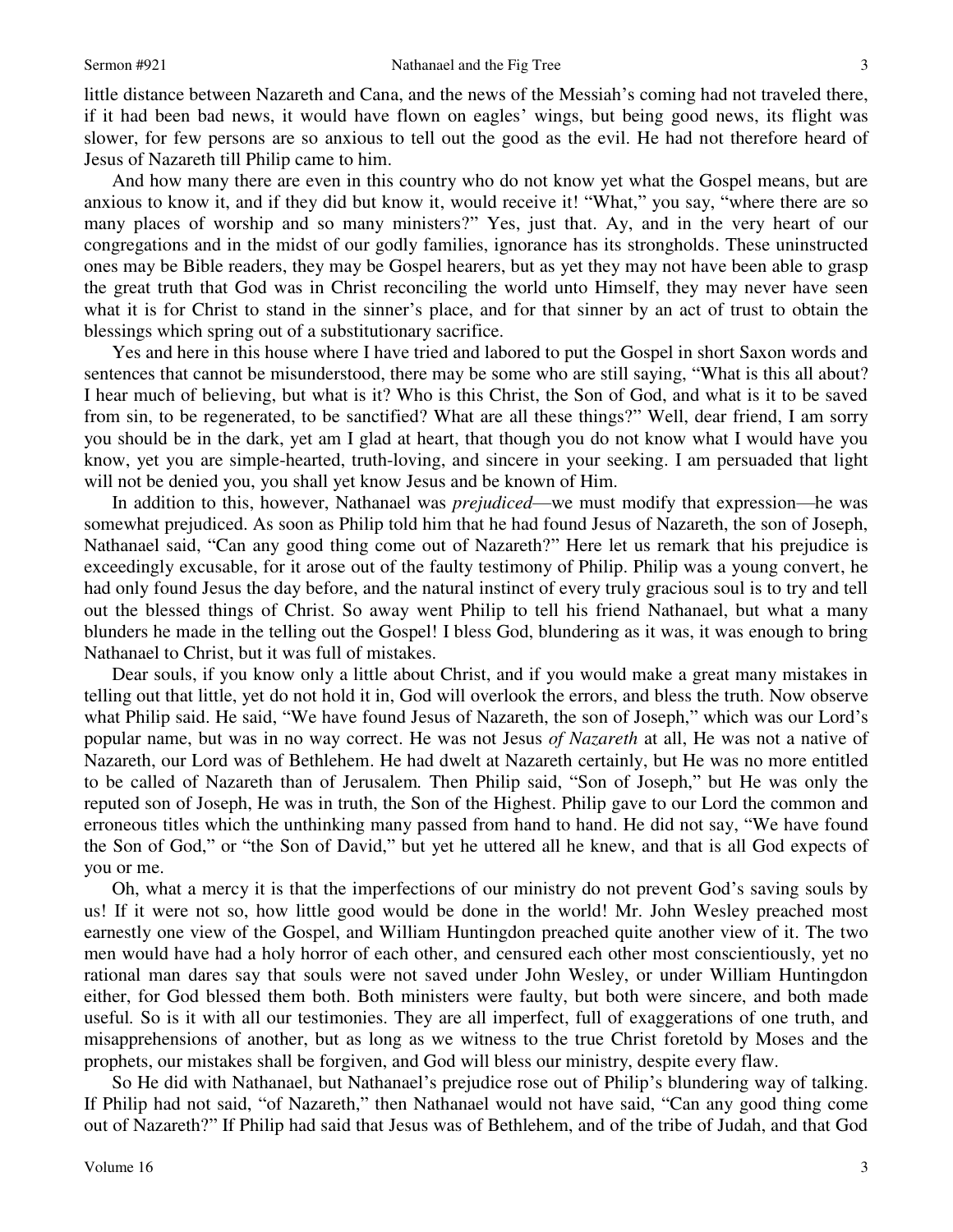was His Father, then this prejudice would never have clouded the mind of Nathanael, and it would have been easier for him to have acknowledged Jesus as the Messiah. We must therefore, try to avoid mistakes, lest we cause needless prejudice. We should so state the Gospel that if men be offended by it, it shall be the Gospel which offends them, and not our way of putting it*.* It may be that you, my friend, are a little prejudiced against Christ's holy Gospel because of the imperfect character of a religious acquaintance, or the rough manners of a certain minister, but I trust you will not allow such things to bias you. I hope that, being candid and honest, you will come and see Jesus for yourself. Revise the report of the disciple by a personal inspection of the Master. Philip made up for his faults when he added, "Come and see." And I would try to prevent mine from injuring you by using the same exhortation, "Come and see Jesus and His Gospel for yourself."

One other mark of Nathanael I would mention, he was in all respects a godly, sincere man, up to the measure of his light. He was not yet a believer in Jesus, but still he was an Israelite indeed. He was a man of secret prayer, he did not mock God as the Pharisees did by mere outward worship, he was a worshipper of God in his heart, his soul had private dealings with the God of heaven when no eye saw Him. So it is, I trust, with you, dear hearer, you may not yet have found peace, but you do pray, you are desirous of being saved, you do not wish to be a hypocrite, you dread, above all things, falling into formality, you pray that if ever you become a Christian, you may be a Christian indeed. Such is the character I am endeavoring to find out, and if it is your character, may you get the blessing that Nathanael did.

**II.** Now secondly, we have seen Nathanael, let us for a moment consider NATHANAEL'S SIGHT OF JESUS.

"Philip said unto him, Come and see," and so Nathanael came to see the Savior, which implies, that although he was somewhat prejudiced against this new Messiah, yet he was candid enough to investigate His claims. Beloved friend, to whom I have already spoken, if you have any prejudice against the true Gospel of Jesus Christ, whether it be occasioned by your birth and education, or previous profession of some other faith, be honest enough to give the Gospel of Jesus Christ a fair hearing. You may hear it in this house, you may read it in these pages. Do not dismiss it until you have thoroughly examined it. All that we would ask of you is now, knowing you to be honest, knowing you to be earnest, seriously to sit down and weigh the doctrines of grace as you shall find them in the Scripture, and especially the life of Christ, and the blessings which He brings to those who believe in Him.

Look these things over carefully, they will commend themselves to your conscience, for God has already prepared your conscience to judge righteously, and as you judge, you will perceive a peculiar beauty and a charm about the truths of the Gospel which will surely win your heart.

Latimer had preached a sermon against the doctrines of the Gospel, and among his hearers there was a holy man who afterwards became a martyr, who thought as he listened to Latimer, that he perceived something in his tone which showed him to be an honest opponent, and therefore, he hoped that if the light were brought to him he would be willing to see by it. He sought him out, obtained an interview with him, and his explanations entirely won honest Hugh to the Reformed opinions, and you know what a valiant and popular minister of the new covenant he became. So, my honest friend, give to the Gospel of salvation by faith in the precious blood of Jesus, a fair hearing, and we are not afraid of the result.

Nathanael came to Christ, again, with *great activity* of heart. As soon as he was told to "come and see," he did come and see. He did not sit still, and say, "Well, if there is any light in this new doctrine, it will come to me," but he went to it*.* Do not believe in any teaching which bids men sit down and find peace in the idea that they need not strive to enter in at the strait gate of truth. Nay, brethren, if grace has ever come to you, it will awaken you from lethargy, and lead you to go to Christ, and you will be most earnest, with all the activity of your spirit, to search for Him as for hid treasure.

It is a delightful thing to see a soul on the wing. The mass of our population are, as regards religion, down on the ground, and unwilling to rise. They are indifferent to spiritual truth, you cannot get them to give earnest heed to eternal matters; but once get a mind on the wing with a holy earnestness and solemn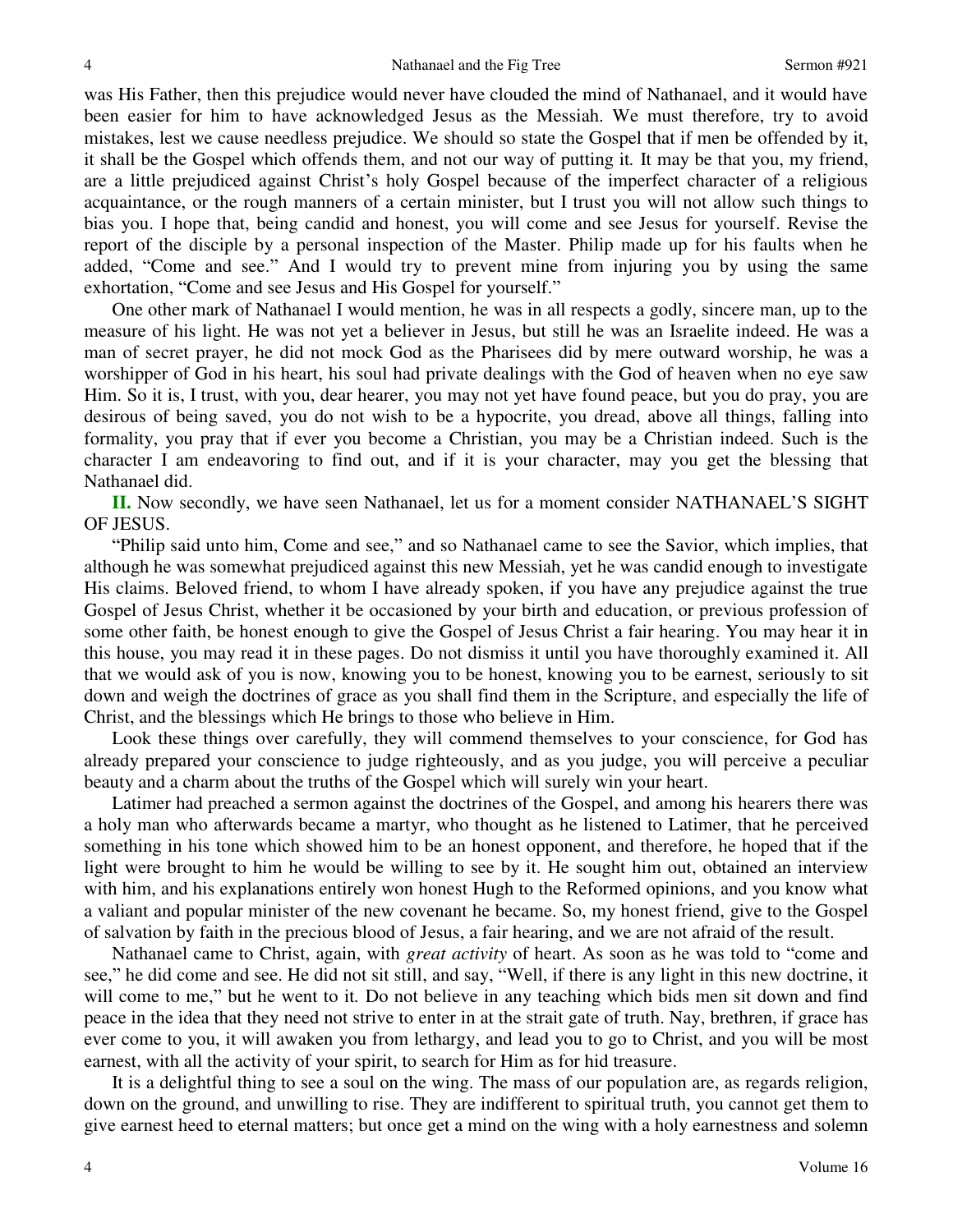thoughtfulness, and we do believe, with God's grace, that it will ere long be brought to a saving faith in Christ. "Come and see," said Philip, and come and see Nathanael did. He does not appear to have expected to be converted to Christ by what he saw with his natural eyes, his judgment was formed from a mental view of Him. It is true he saw the person of the Messiah, but he did not expect to see in the human form any lineaments that might guide his judgment. He waited until the lips of the Messiah had spoken, and then, when he had seen the omniscience of that mysterious person, and how He could read his thoughts and spy out his secret actions, then he believed.

Now I fear some of you live in darkness because you are expecting some kind of physical manifestation. You hope for a vivid dream, or some strange feeling in your flesh, or some very remarkable occurrence in your family, except you see signs and wonders you will not believe. Nay, but a saving sight of Christ is another matter, truth must impress your mental faculties, enlighten your understanding, and win your affections. The presence of Christ on earth is a spiritual one, and you will come to see Him not with these mortal optics just now, but with the eyes of your soul. You will perceive the beauty of His character, the majesty of His person, the all-sufficiency of His atonement, and as you see these things the Holy Spirit will lead you to believe in Him and live. I pray God that such a sight as this may be vouchsafed to every honest seeker who may hear or read these words.

**III.** A far greater matter now demands our attention—CHRIST'S SIGHT OF NATHANAEL.

As soon as Jesus saw the man, He said, "Behold an Israelite indeed," which shows us that Christ Jesus read Nathanael's heart. I do not suppose that our Lord had ever seen Nathanael with His own human eyes, but yet He understood Nathanael's character, not because He was a great judge of physiognomy and could perceive at once that He had a simple-hearted man before Him, but because being Nathanael's Creator, being the searcher of hearts, and the trier of the reins, He could read Nathanael as readily as a man reads a book which is open before his eyes. He saw at once all that was within the inquirer, and pronounced a verdict upon him that he was free from falsehood.

And then to prove to Nathanael still further how clearly He knew all about him, He mentioned a little incident which I cannot explain, nor can you, nor do I suppose anybody could have explained it except Nathanael and Jesus—a special secret known only to them both. He said to him, "Before that Philip called you, when you were under the fig tree, I saw you." What he was doing under the fig tree we may guess, but we cannot know to a certainty. Perhaps it would be true of all to believe that the fig tree was to Nathanael what the Hermonites and the hill Mizar had been to David. David says, "I will remember you from the land of Jordan, and of the Hermonites, and from the hill Mizar." What were those sacred recollections he does not tell us, and although we can form a shrewd guess, David and his God alone knew the full mystery.

So between Christ and Nathanael there was a common knowledge connected with that fig tree which we cannot hope to discover, and the moment our Lord mentioned that hallowed spot, its remembrances were to Nathanael so secret and so sacred, that he felt that the omniscient One was before him. Here was evidence which he could not doubt for an instant, for one of the most private and special secrets of his life, which he had never whispered into any human ear, had been brought up as by a talismanic sign. A red-letter day in his private diary had been revived by the mention of the fig tree, and He who could touch so hidden a spring in his soul must be the Son of God.

But what was Nathanael doing under the fig tree, according to our best surmise? Well, as devout Easterns are accustomed to have a special place for prayer, this may have been a shadowy fig tree under which Nathanael was accustomed to offer his devotions, and perhaps just before Philip came to him, he may have been engaged in personal and solitary *confession of sin*. He had looked round the garden, and fastened the gate that none might come in, and he had poured into the ear of his God some very tender confession, under the fig tree shade. When Christ said to him, "When you were under the fig tree," it brought to his recollection how he poured out his broken and his contrite spirit, and confessed sins unknown to all but God. That confession, it may be, the very look of Christ brought back to his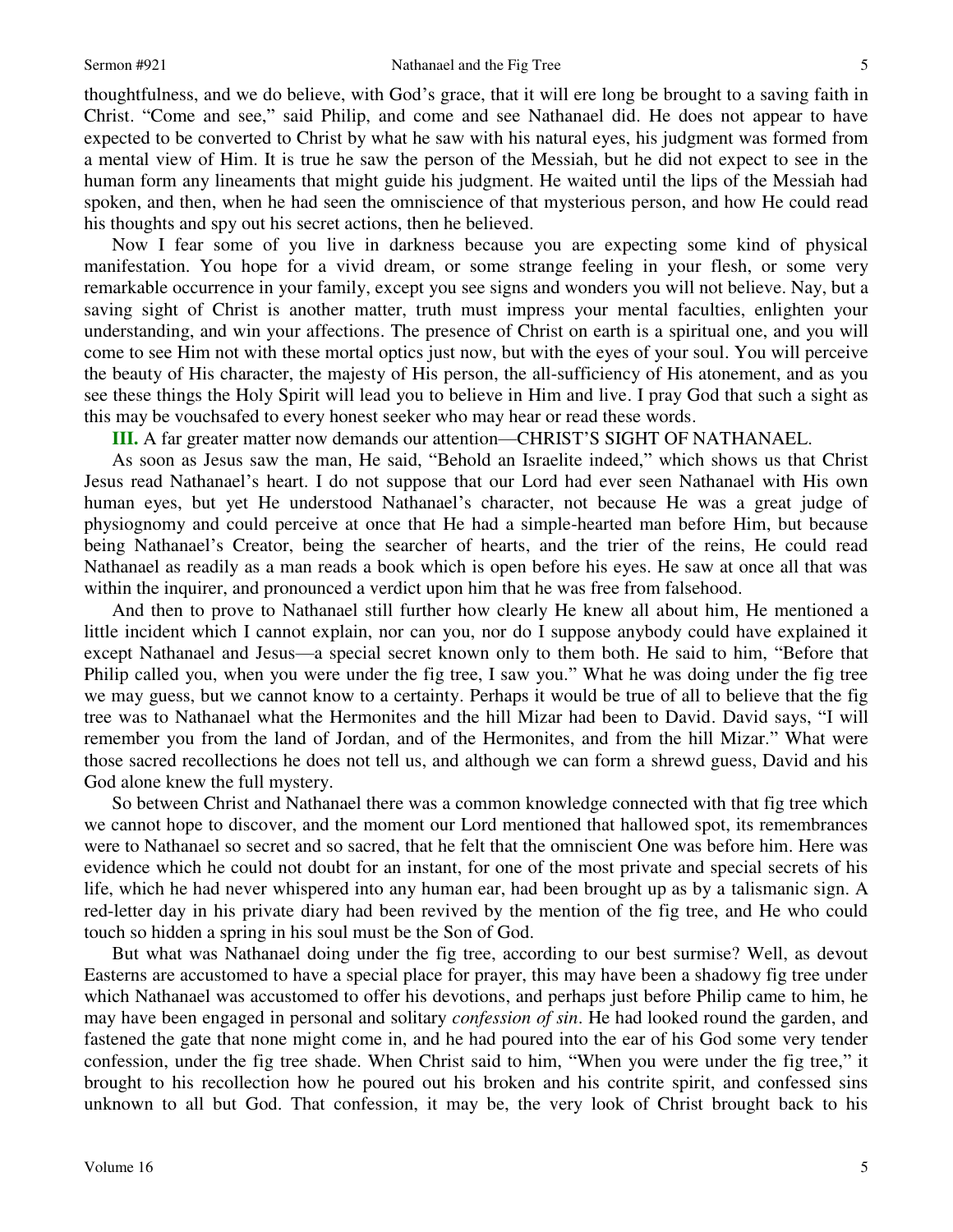remembrance, and the words and look together seemed to say, "I know your secret burden, and the peace you found in rolling it upon the Lord." He felt therefore that Jesus must be Israel's God.

It is very possible that in addition to his confession, he had under the fig tree made a *deliberate investigation of his own heart*. Good men generally mingle with their confessions self-examination. There it may be that this man who was free from guile had looked into the tendencies of his nature, and had been enabled with holy surprise to see the fountains of the great deep of his natural depravity, he may have been taken like Ezekiel from chamber to chamber to see the idols in his heart, beholding greater abominations than he suspected to be there, and there humbled before the Lord, beneath that fig tree he may have cried with Job, "I abhor myself in dust and ashes." This also Jesus had seen.

Or under the fig tree he may have been engaged in *very earnest prayer*. Was that fig tree to Nathanael what Peniel was to Jacob, a spot wherein he had wrestled till the break of day, pleading with God to fulfill His ancient promise, to send the promised One who should be a light to lighten the Gentiles, and the glory of His people Israel? Was it so? We think it probable. That fig tree had been to him a Bethel, no other than the house of God and the very gate of heaven.

And what if we should suggest that perhaps in addition to his prayer, Nathanael had *vowed* some solemn vow under the fig tree—if the Lord would but appear and give to him some sign and token for good, then he would be the Lord's, and spend and be spent for Him, if the Lord would but send the Messiah, he would be among His first followers, if He would but speak to him by an angel or otherwise, he would obey the voice. Jesus now tells him that he shall see angels ascending and descending, and reveals Himself as the Messiah to whom Nathanael had solemnly pledged himself. It may be so.

Once more, it may be that under that fig tree he had enjoyed the sweetest *communion* with his God. Beloved friends, do you not remember well certain hallowed spots? I have one or two in my own life too sacred to mention. If my memory should forget all the world besides, yet those spots will evermore be green in my memory, the truly holy place where Jesus, my Lord has met with me and showed me His loves. One time it was "the King has brought me into His chambers," another time I got to "the mountain of myrrh and to the hill of frankincense." Once He said "Come, my beloved, let us go forth into the field; and let us lodge in the villages," and anon He changed the scene and said, "Come with me from Lebanon, my spouse, with me from Lebanon: look from the top of Amana, from the top of Shenir and Hermon, from the lions' dens, from the mountains of the leopards."

Have we not sometimes had special festivals when He has broached the spiced wine of His pomegranate? When our joy has been almost too much for the frail body to endure, for our joyous spirit like a sharp sword has well-near cut through its scabbard? Ah, it is sweetly true, he has baptized us in the fire of His love, and we shall forever remember those secret spots, those dear occasions. This then was a token, a secret token between Christ and Nathanael, by which the disciple recognized his divine Friend and future Master and Lord. He had met the Messiah in spirit before, and now he meets Him in very flesh and blood, and by this token does he know Him. In spirit the Lord set His seal upon Nathanael's heart, and now, by the sacred signet the Israelite discerns his King.

Thus we see the Lord had seen Nathanael in his previous engagements, before he became actually a believer in Jesus. This fact suggests that each of you who have been sincerely seeking to be set right, and to know the truth, have been fully perceived in all your seekings and desirings by the God of grace.

When you let fall a tear because you could not understand the word, Jesus saw that tear; when you groaned because you could not get satisfaction of heart, He heard that groan. Never true heart seeks Christ without Christ's being well aware of it. Well may He know of it, for every motion of a trembling heart towards Himself is caused by His own love. He is drawing you, though you perceive not the hands of a man which encircle you. He is the hidden loadstone by which your heart is moved. I know it is night with you, and you grope like a blind man for the wall, but if your heart says, "O that I could but embrace Him! O that He were mine! If I could but find rest in Him, I would give all that I have." Then be assured that Jesus is close to you, your prayers are in His ear, your tears fall upon His heart, He knows all about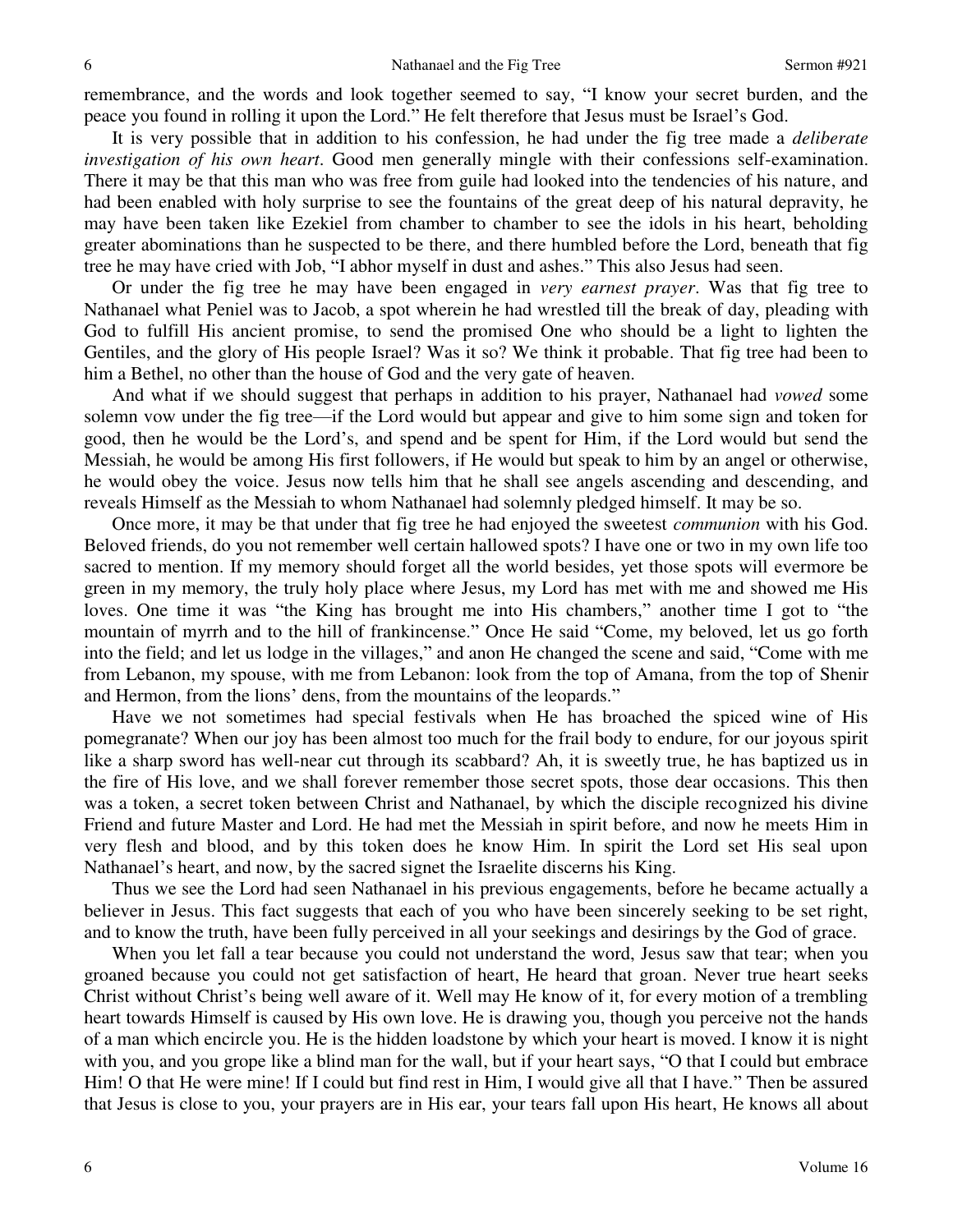your difficulties, all about your doubts and fears, and He sympathizes in the whole, and in due time He will break your snares, and you shall yet with joy draw water out of the wells of salvation.

This truth is full of consolation to all who seek with sincerity, though as yet in the dark. Before the minister's voice spoke to you, when you were under the fig tree, when you were by the bedside, when you were in that inner chamber, when you were down in that saw pit, when you were in the hayloft, when you were walking behind the hedge in the field, Jesus saw you, He knew your desires, He read your longings, He saw you through and through. Even from of old He has known you.

**IV.** So we have seen Nathanael's sight of Christ, and then Christ's sight of Nathanael, now the fourth thing is, NATHANAEL'S FAITH.

I must go over much the same ground again under this head. Nathanael's Faith. Note *what it was grounded on.* He cheerfully accepted Jesus as the Messiah, and the ground of his acceptance lay in this, Jesus had mentioned to him a peculiar incident in his life which he was persuaded no one could have known but the omniscient God, thereon he concluded Jesus to be the omniscient God, and accepted Him at once as his King. This was very frequently the way in which persons were brought to confidence in Christ.

The same thing is recorded in this very Gospel a few chapters further on. The Lord sat down on the well and talked to the Samaritan woman, and there was no kind of impression produced upon her until He said, "You have had five husbands, and he whom you now have is not your husband." Then it flashed upon her, "This stranger knows my private history! Then He is something more than He appears to be, He must be the Great Prophet," and away she ran with this on her tongue, because it was in her heart, "Come, see a man which told me all things that ever I did: is not this the Christ?" The same was the case with Zaccheus.

You may perhaps think, however, that this mode of conversion was confined to the days of our Lord's flesh, and the age of miracles, but it is not so. The fact is that at this very day, the discovery of the thoughts of men's hearts by the Gospel is still a very potent means in the hands of the Holy Ghost of convincing them of the truth of the Gospel. How often have I heard inquirers say, "It seemed to me, sir, as if that sermon was meant for me, there were points in it which were so exactly like myself, that I felt sure someone had told the preacher about me, and there were words and sentences so peculiarly descriptive of my private thought, that I was sure no one but God knew of them. I perceived that God was in the Gospel speaking to my soul." Yes, and it always will be so.

The Gospel is the great revealer of secrets, it is a discerner of the thoughts and intents of the heart. Jesus Christ in the Gospel knows all about your sin, all about your seeking, all about the difficulties which you are meeting with. This ought to convince you that the Gospel is divine, since its teachings lay bare the heart, and its remedies touch every spiritual disease. The knowledge of human nature displayed in the simplest passage of the Gospel, is more profound than the productions of Plato or Socrates. The Gospel, like a silken clue, runs through all the windings and twisting of human nature in its fallen state. O that its voice may come home personally to you, may it by the Spirit convict you of sin, of righteousness, and of judgment, and bring you to lay hold on eternal life.

Nathanael's faith, it must be mentioned, was peculiar not only in its ground, but *in its clear and comprehensive character.* He accepted Jesus at once as the Son of God, He was divine to him, and he adored Him. He also accepted Him as the King of Israel, He was a royal personage to him, and he tendered Him his homage. May you and I receive Jesus Christ in this way, as a real man, but yet certainly God, a man who was despised and rejected, but yet the man anointed above His brethren, who is King of kings and Lord of lords.

I admire Nathanael's faith again, because it was so *quick, unreserved, and decisive*. "You *are* the Son of God; you *are* the King of Israel." Christ was glorified by the decision, the quickness of this faith. Delay in believing Him dishonors Him. O honest heart, O sincere mind, pray you that you may as quickly come into the light and liberty of true belief. May the Holy Ghost work in you a ready satisfaction in the atoning sacrifice and divine person of the ever blessed Immanuel.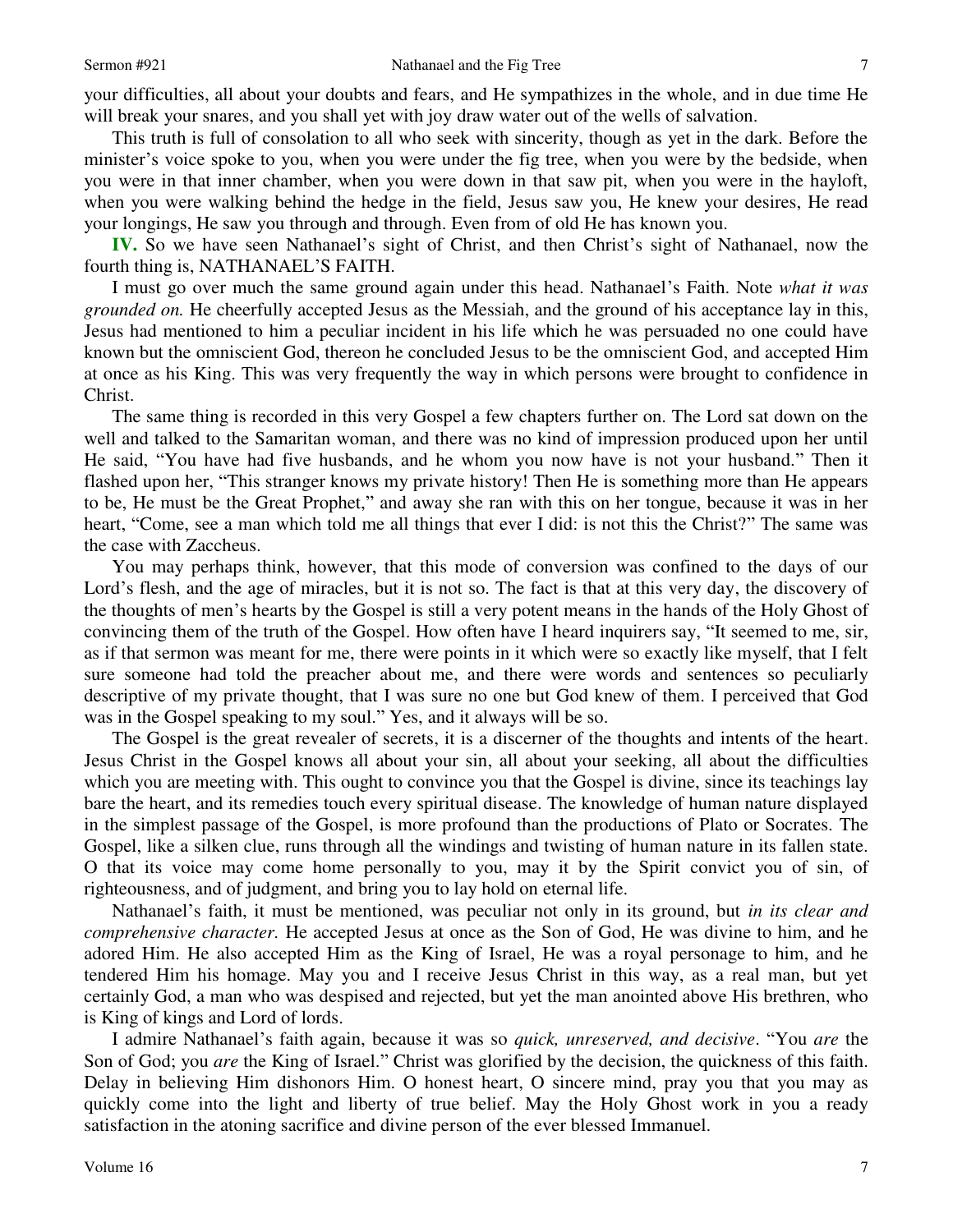**V.** This brings us to the last point of consideration. We have shown you Nathanael and his sight of Christ, and Christ's sight of him, and then the faith that Nathanael received, now notice NATHANAEL'S AFTER-SIGHT.

Some persons want to see all that there is in Christianity before they can believe in Jesus, that is to say, before they will go to the elementary school they must necessarily clamor for a degree at the university. Many want to know the ninth of Romans before they have read the third of John. They are all for understanding great mysteries before they understand that primary simplicity, "Believe and live."

But those who are wiser and like Nathanael, are content to believe at first what they are able to perceive, namely, that Christ is the Son of God and the King of Israel, shall go on to learn more. Let us read our Lord's words, "You shall see greater things than these. Verily, verily, I say unto you, hereafter shall you see heaven opened, and the angels of God ascending and descending upon the Son of Man." To full grown disciples Jesus promises, "Greater things than these shall you do," to young converts He says, "Greater things than these shall you see." He gives promises in proportion to our ability to receive them.

The promise given to Nathanael was a most fitting one. He was all Israelite indeed—then he shall have Israel's vision. What was the great sight that Israel or Jacob saw? He saw the ladder whereon angels ascended and descended. Precisely this shall Nathanael see. He shall see Jesus Christ as the communication between an opened heaven and a blessed earth, and he shall see the angels ascending and descending upon the Son of Man. If you bear the character of Israel, you shall enjoy the privileges of Israel. If you are an Israelite indeed, you shall have the blessing that made Israel glad.

Nathanael had owned Jesus as the Son of God, here he is told that he shall see Him in His glory as the Son of Man. Note that last word of the chapter. It is not so much that Christ humbly called Himself the Son of Man—though that is true—as this, that to see the glory of Christ as God is a simple thing, bit to see and understand the glory of Christ as man, this is a sight for faith, and probably a sight which, as far as our senses are concerned, is reserved for the day of His coming. When He shall appear, the very Man that suffered upon Calvary, upon the great white throne to judge the quick and the dead, if you believe in Jesus as the Son of God, you shall yet see Him in His glory as man swaying the universal scepter, and enthroned as King of all the earth. He had called Jesus the King of Israel, if you remember, now he is to see his Lord as the King of the angels, to see the angels of God ascending and descending upon Him.

Believe, my dear brother in Christ, as far as you know Him, and you shall know more of Him. Open your eyes but to the candle light of the law and you shall soon behold the sun light of the Gospel. The Lord is very gracious to fulfill the Gospel rule, "To him that has shall be given, and he shall have abundance." If you do acknowledge the King of Israel, you shall see Him as the Lord of Hosts before whom archangels veil their faces, and to whom seraphim are servitors. The great sight, I suppose, Nathanael did see as the result of his faith was not the transfiguration, nor the ascension as some suppose, but a spiritual view of Christ in His mediatorial capacity as the great link between earth and heaven. This is indeed a sight transcending all others.

We are not divided from the invisible, we are not separated from the infinite, the mortal has communion with the immortal, the sinner speaks with the Holy One, prayers climb up to heaven, and benedictions descend by way of the Great Substitute.

Can you see this, O soul? If so, the sight will make you glad. You are not exiled now, you are only at the foot of the stairs which lead to the upper chamber of your Father's house. Your God is above, and bright spirits traverse constantly the open gangway of the Mediator's person. Here is joy for all the saints, for this ladder can never be broken, our communion is abiding.

No doubt, to Nathanael's view, the promise would be fulfilled as he perceived the providence of God as ruled by Christ Jesus, who orders all things for the good of the church. Was not this intended in the figure of angels ascending and descending upon the Son of Man, that is, all agencies whether living or material, all subject to the law and the dominion of Christ, so that all things work together for good to